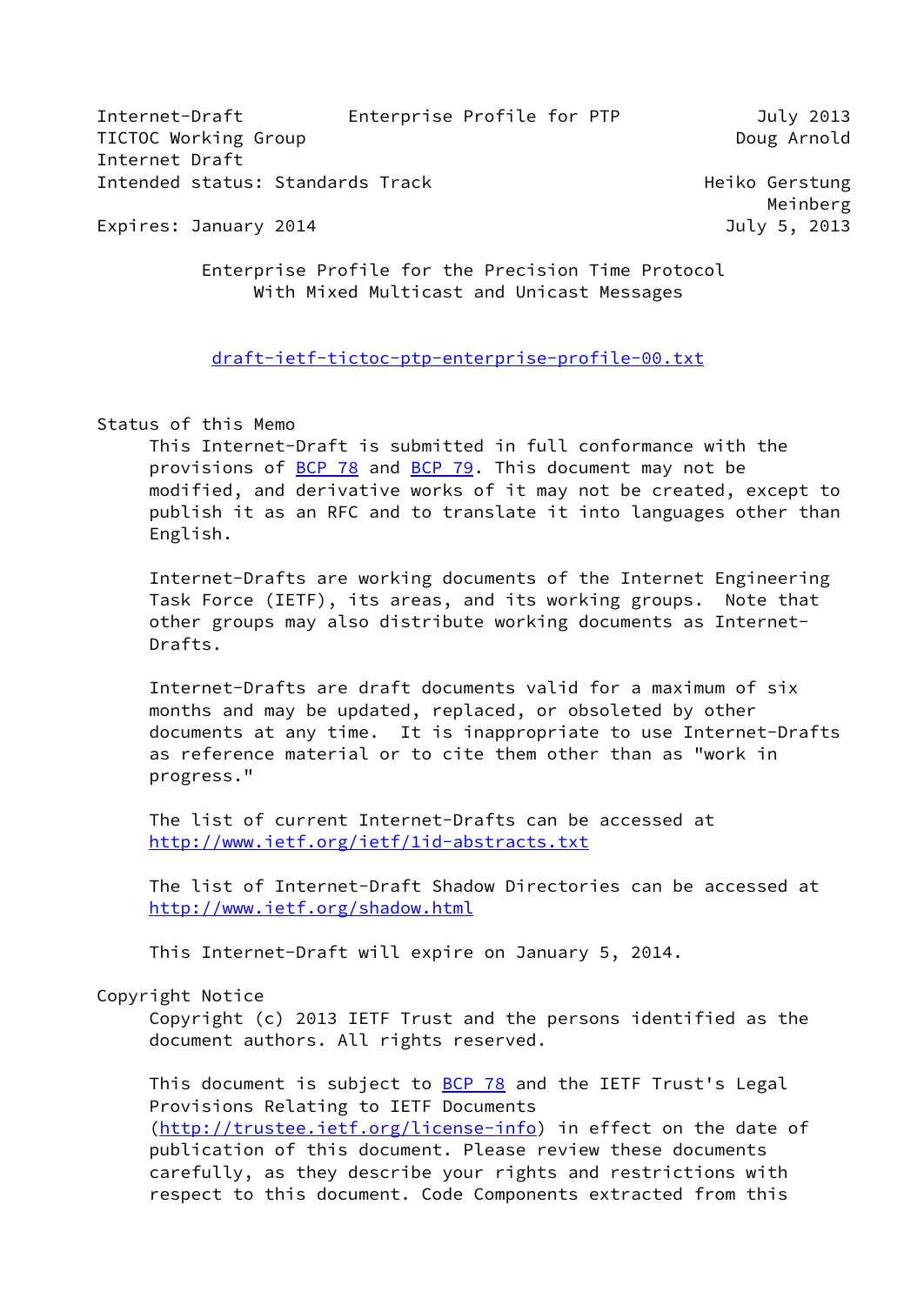document must include Simplified BSD License text as described in Section 4.e of the **Trust Legal Provisions** and are provided without warranty as described in the Simplified BSD License.

Abstract

| Arnold and Gerstung | July 5, 2013 | [Page 1] |
|---------------------|--------------|----------|
|---------------------|--------------|----------|

Internet-Draft Enterprise Profile for PTP July 2013 This document describes a profile for the use of the Precision Time Protocol in an IPV4 or IPv6 Enterprise information system environment. The profile uses the End to End Delay Measurement Mechanism, allows both multicast and unicast Delay Request and Delay Response Messages.

Table of Contents

<span id="page-1-9"></span><span id="page-1-8"></span><span id="page-1-7"></span><span id="page-1-6"></span><span id="page-1-5"></span><span id="page-1-4"></span><span id="page-1-3"></span><span id="page-1-2"></span><span id="page-1-1"></span><span id="page-1-0"></span>

| $\overline{\mathbf{1}}$ . | Introduction                             | $\overline{2}$  |
|---------------------------|------------------------------------------|-----------------|
| 2.                        | Conventions used in this document        | 3               |
| $\underline{3}$ .         | Technical Terms                          | 3               |
| $\underline{4}$ .         | Problem Statement                        | 5               |
| $\overline{5}$ .          | Network Technology                       | 6               |
| 6.                        | Time Transfer and Delay Measurement      | $\overline{7}$  |
|                           | 6.1. Unicast Delay Measurement Mode      | $\overline{7}$  |
|                           | 6.2.<br>Multicast Delay Measurement Mode | 8               |
|                           | 6.3. Hybrid delay Measurement Mode       | 8               |
| <u>7</u> .                | Default Message Rates                    | 8               |
| $\underline{8}$ .         | Timing Domains                           | 8               |
| 9.                        | Requirements for Master Clocks           | 8               |
| 10.                       | Requirements for Slave Clocks            | 9               |
| 11.                       | Requirements for Transparent Clocks      | 10              |
| 12.                       | Management and Signaling Messages        | 10              |
| 13.                       | Forbidden PTP Options                    | 10              |
| 14.                       | Interoperation with Other PTP Profiles   | 10              |
| 15.                       | Security Considerations                  | 11              |
| <u>16</u> .               | IANA Considerations                      | 11              |
| 17.                       | References                               | 11              |
|                           | 17.1. Normative References               | 11              |
|                           | 17.2. Informative References             | 12 <sup>2</sup> |
| <u>18</u> .               | Acknowledgments                          | 12              |

#### <span id="page-1-17"></span><span id="page-1-16"></span><span id="page-1-15"></span><span id="page-1-14"></span><span id="page-1-13"></span><span id="page-1-12"></span><span id="page-1-11"></span><span id="page-1-10"></span>[1](#page-1-0). Introduction

 The Precision Time Protocol ("PTP"), standardized in IEEE 1588, has been designed in its first version (IEEE 1588-2002) with the goal to minimize configuration on the participating nodes. Network communication was based solely on Multicast messages, which unlike NTP did not require that a receiving node ("slave clock" in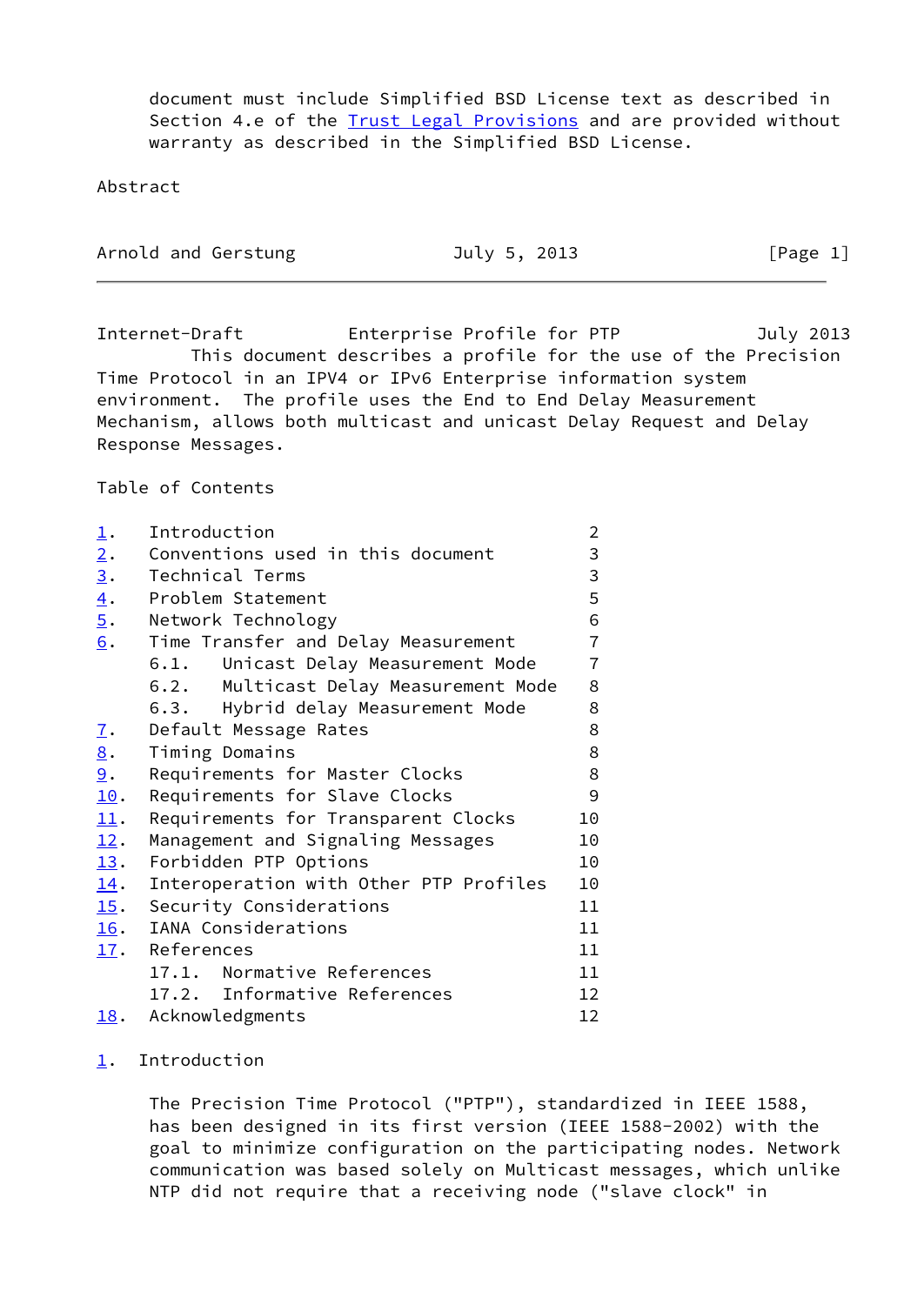[[IEEE1588\]](#page-12-0) needs to know the identity of the time sources in the network (the Master Clocks).

The so-called "Best Master Clock Algorithm" ([\[IEEE1588](#page-12-0)] Clause 9.3), a mechanism that all participating PTP nodes must follow, set up strict rules for all members of a PTP domain to determine which node shall be the active sending time source (Master Clock). Although the multicast communication model has advantages in smaller networks, it complicated the application of PTP in larger networks, for example in environments like IP based telecommunication networks or financial data centers. It is

Arnold and Gerstung **July 5, 2013** [Page 2]

Internet-Draft Enterprise Profile for PTP July 2013 considered inefficient that, even if the content of a message applies only to one receiver, it is forwarded by the underlying network (IP) to all nodes, requiring them to spend network bandwidth and other resources like CPU cycles to drop the message.

 The second revision of the standard (IEEE 1588-2008) is the current version (also known as PTPv2) and introduced the possibility to use unicast communication between the PTP nodes in order to overcome the limitation of using multicast messages for the bi-directional information exchange between PTP nodes. The unicast approach avoided that, in PTP domains with a lot of nodes, devices had to throw away up to 99% of the received multicast messages because they carried information for some other node. PTPv2 also introduced so-called "PTP profiles" ([[IEEE1588\]](#page-12-0) Clause 19.3). This construct allows organizations to specify selections of attribute values and optional features, simplifying the configuration of PTP nodes for a specific application. Instead of having to go through all possible parameters and configuration options and individually set them up, selecting a profile on a PTP node will set all the parameters that are specified in the profile to a defined value. If a PTP profile definition allows multiple values for a parameter, selection of the profile will set the profile-specific default value for this parameter. Parameters not allowing multiple values are set to the value defined in the PTP profile. A number of PTP features and functions are optional and a profile should also define which optional features of PTP are required, permitted or prohibited. It is possible to extend the PTP standard with a PTP profile by using the TLV mechanism of PTP (see [\[IEEE1588](#page-12-0)] Clause 13.4), defining an optional Best Master Clock Algorithm and a few other ways. PTP has its own management protocol (defined in [\[IEEE1588](#page-12-0)] Clause 15.2) but allows a PTP profile specify an alternative management mechanism, for example SNMP.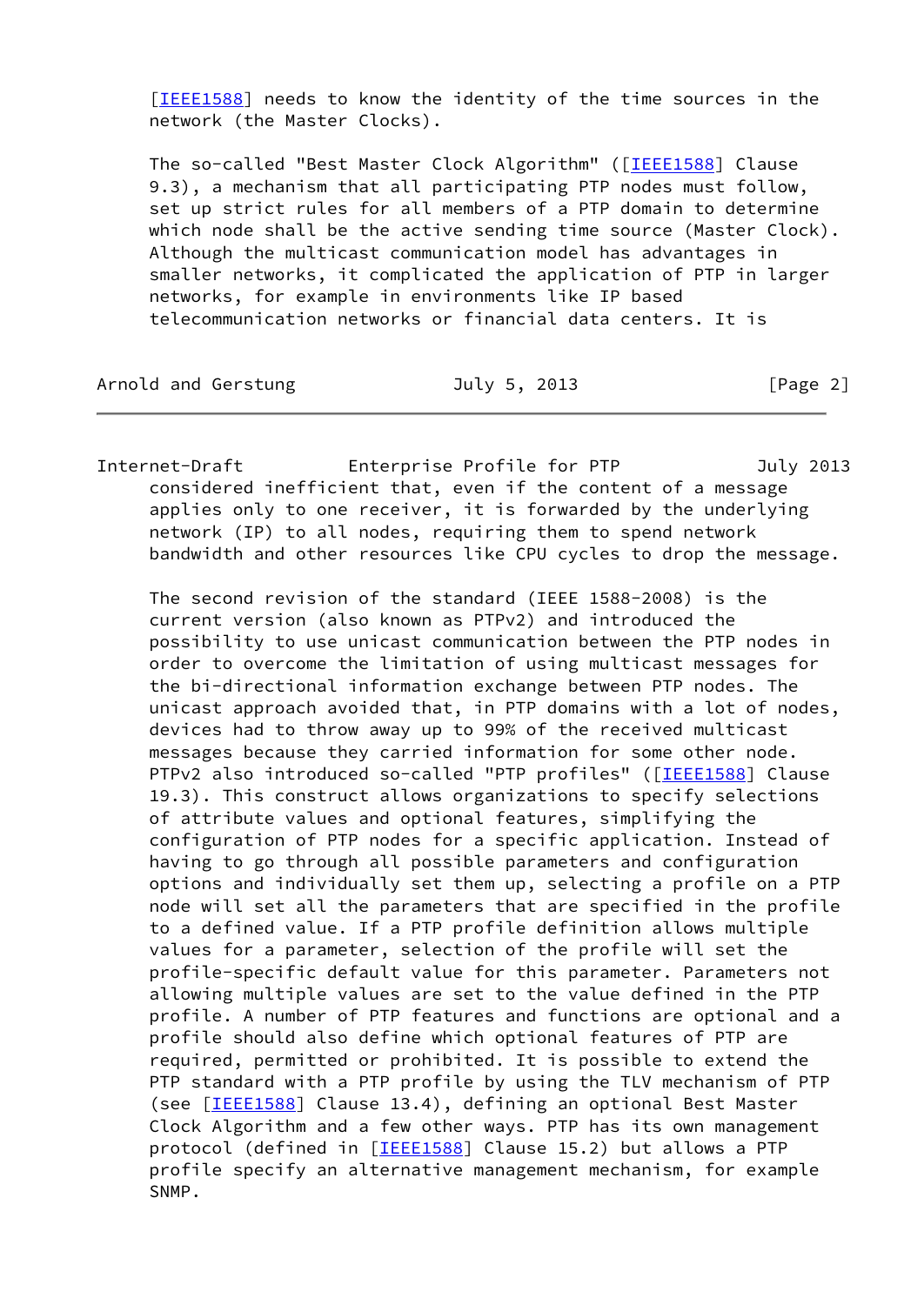[2](#page-1-1). Conventions used in this document

 The key words "MUST", "MUST NOT", "REQUIRED", "SHALL", "SHALL NOT", "SHOULD", "SHOULD NOT", "RECOMMENDED", "MAY", and "OPTIONAL" in this document are to be interpreted as described in [RFC-2119](https://datatracker.ietf.org/doc/pdf/rfc2119) [[RFC2119](https://datatracker.ietf.org/doc/pdf/rfc2119)].

 In this document, these words will appear with that interpretation only when in ALL CAPS. Lower case uses of these words are not to be interpreted as carrying  $RFC-2119$  significance.

[3](#page-1-2). Technical Terms

 Acceptable Master Table: A PTP Slave Clock may maintain a list of masters which it is willing to synchronize to.

| Arnold and Gerstung | July 5, 2013 | [Page 3] |
|---------------------|--------------|----------|
|---------------------|--------------|----------|

Internet-Draft Enterprise Profile for PTP July 2013 Alternate Master: A PTP Master Clock, which is not the Best Master, may act as a master with the Alternate Master flag set on the messages it sends.

 Announce message: Contains the master clock properties of a Master clock. Used to determine the Best Master.

 Best Master: A clock with a port in the master state, operating consistently with the Best Master Clock Algorithm.

 Best Master Clock Algorithm: A method for determining which state a port of a PTP clock should be in. The algorithm works by identifying which of several PTP Master capable clocks is the best master. Clocks have priority to become the acting Grandmaster, based on the properties each Master Clock sends in its Announce Message.

 Boundary Clock: A device with more than one PTP port. Generally boundary clocks will have one port in slave state to receive timing and then other ports in master state to re-distribute the timing.

 Clock Identity: In IEEE 1588-2008 this is an 64-bit number assigned to each PTP clock which must be unique. Often the Ethernet MAC address is used since there is already an international infrastructure for assigning unique numbers to each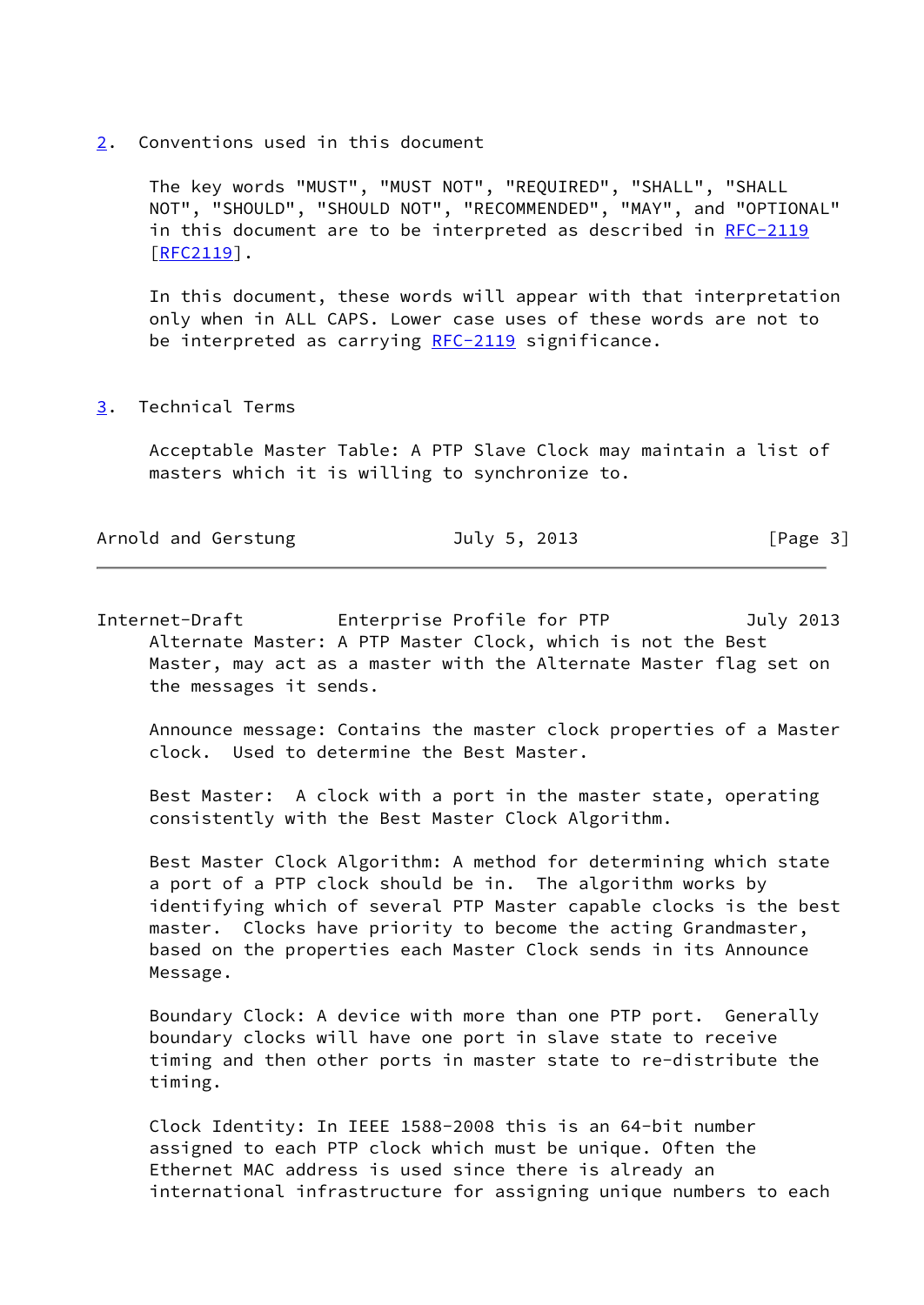device manufactured.

 End to End Delay Measurement Mechanism: A network delay measurement mechanism in PTP facilitated by an exchange of messages between a Master Clock and Slave Clock.

 Grandmaster: the primary master clock within a domain of a PTP system

 IEEE 1588: The timing and synchronization standard which defines PTP, and describes The node, system, and communication properties necessary to support PTP.

Master clock: a clock with at least one port in the master state.

NTP: Network Time Protocol, defined by [RFC 5905](https://datatracker.ietf.org/doc/pdf/rfc5905), see [\[NTP](#page-13-0)].

 Ordinary Clock: A clock that has a single Precision Time Protocol (PTP) port in a domain and maintains the timescale used in the domain. It may serve as a master clock, or be a slave clock.

|  |  | Arnold and Gerstung |
|--|--|---------------------|
|--|--|---------------------|

July 5, 2013 [Page 4]

Internet-Draft Enterprise Profile for PTP July 2013 Peer to Peer Delay Measurement Mechanism: A network delay measurement mechanism in PTP facilitated by an exchange of messages between adjacent devices in a network.

 Preferred Master: A device intended to act primarily as the Grandmaster of a PTP system, or as a back up to a Grandmaster.

 PTP: The Precision Time Protocol, the timing and synchronization protocol define by IEEE 1588.

 PTP port: An interface of a PTP clock with the network. Note that there may be multiple PTP ports running on one physical interface, for example a Unicast slave which talks to several Grandmaster clocks in parallel.

 PTPv2: Refers specifically to the second version of PTP defined by IEEE 1588-2008.

 Rogue Master: A clock with a port in the master state, even though it should not be in the master state according to the Best Master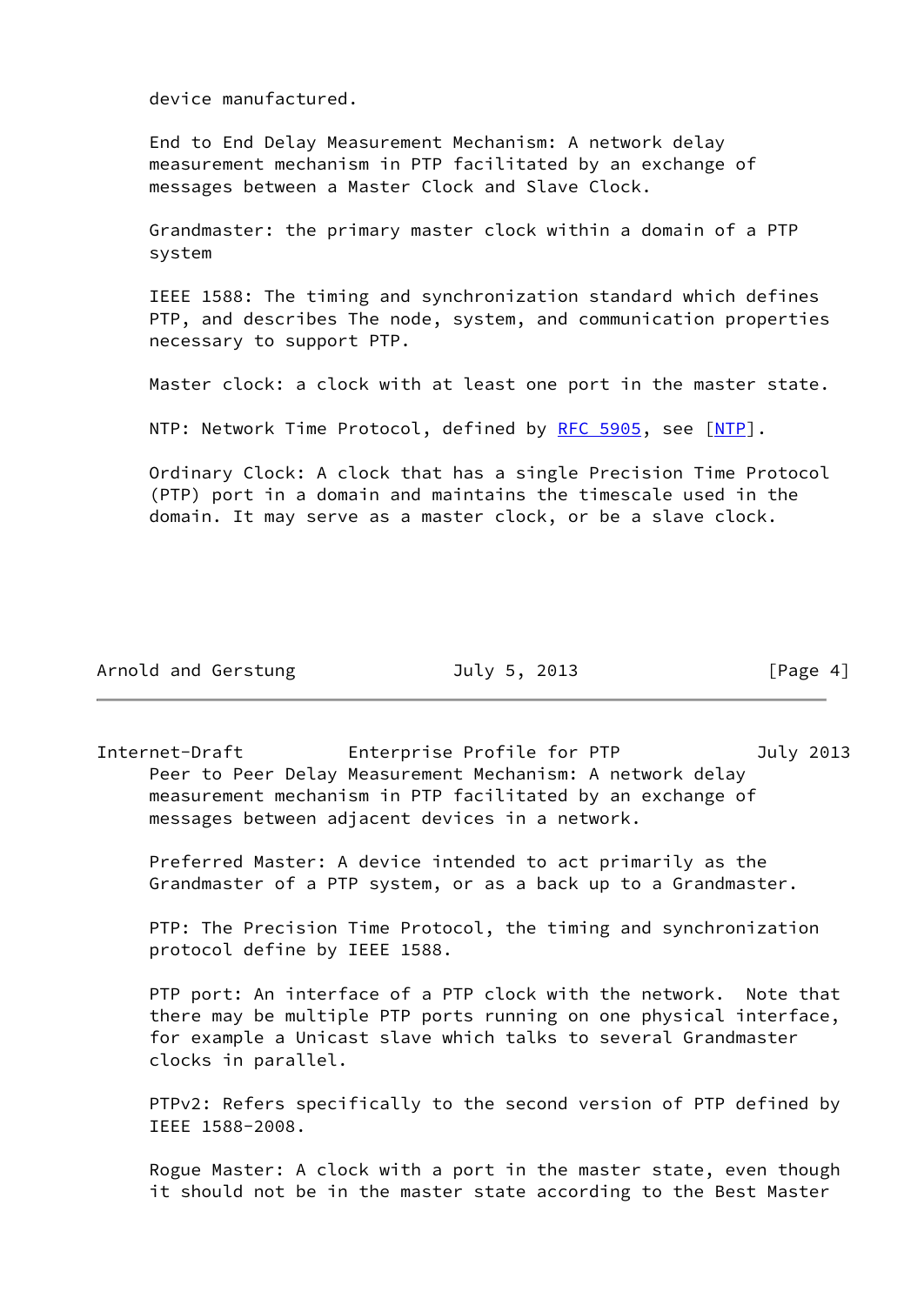Clock Algorithm, and does not set the alternate master flag.

 Slave clock: a clock with at least one port in the slave state, and no ports in the master state.

 Slave Only Clock: An Ordinary clock which cannot become a Master clock.

 TLV: Type Length Value, a mechanism for extending messages in networked communications.

 Transparent Clock. A device that measures the time taken for a PTP event message to transit the device and then updates the message with a correction for this transit time.

 Unicast Discovery: A mechanism for PTP slaves to establish a unicast communication with PTP masters using a configures table of master IP addresses and Unicast Message Negotiation.

 Unicast Negotiation: A mechanism in PTP for Slave Clocks to negotiate unicast Sync, announce and Delay Request Message Rates from a Master Clock.

[4](#page-1-3). Problem Statement

 This document describes a version of PTP intended to work in large enterprise networks. Such networks are deployed, for example in financial corporations. It is becoming increasingly common in such networks to perform distributed time tagged measurements,

Arnold and Gerstung July 5, 2013 [Page 5]

Internet-Draft Enterprise Profile for PTP July 2013 such as one-way packet latencies and cumulative delays on software systems spread across multiple computers. Furthermore there is often a desire to check the age of information time tagged by a different machine. To perform these measurements it is necessary to deliver a common precise time to multiple devices on a network.

 Accuracy currently required can be as tight as within 1 microseconds to the Grandmaster. This profile does not specify timing performance requirements, but such requirements explain why the needs cannot always be met by NTP, as commonly implemented. Such accuracy cannot usually be achieved with a traditional time transfer such as NTP, without adding non-standard customizations such as hardware time stamping, fast message rates, non-linear servo loops, and on path support. These features are currently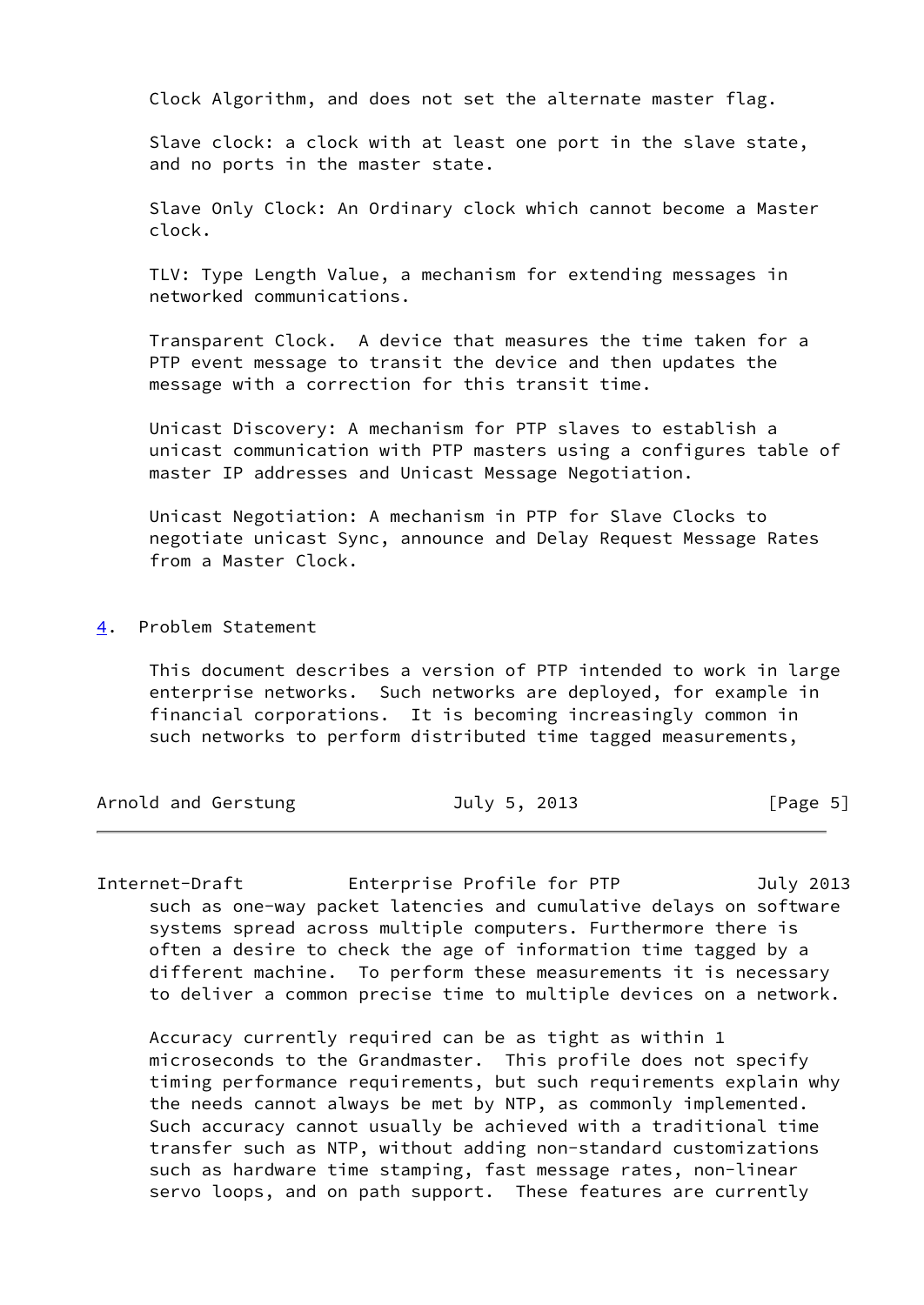part of PTP, or are allowed by it. Because PTP has a complex range of features and options it is necessary to create a profile for enterprise networks to achieve interoperability between equipment manufactured by different vendors.

 Although enterprise networks can be large, it is becoming increasingly common to deploy multicast protocols, even across multiple subnets. For this reason it is desired to make use of multicast whenever the information going to many destinations is the same. It is also advantageous to send information which is unique to one device as a unicast message. The latter can be essential as the number of PTP slaves becomes hundreds or thousands.

PTP devices operating in these networks need to be robust. This includes the ability to ignore PTP messages which can be identified as improper, and to have redundant sources of time.

## [5](#page-1-4). Network Technology

 This PTP profile SHALL operate only in networks characterized by UDP [[RFC768](https://datatracker.ietf.org/doc/pdf/rfc768)] over either IPv4 [\[RFC791](https://datatracker.ietf.org/doc/pdf/rfc791)] or IPv6 [\[RFC2460](https://datatracker.ietf.org/doc/pdf/rfc2460)], as described by Annexes D and E in [[IEEE1588\]](#page-12-0) respectively. If a network contains both IPv4 and IPv6, then they SHALL be treated as separate communication paths. Clocks which communicate using IPv4 can interact with clocks using IPv6 if there is an intermediary device which simultaneously communicates with both IP versions. A boundary clock might perform this function, for example. A PTP domain SHALL use either IPv4 or IPv6 over a communication path, but not both. The PTP system MAY include switches and routers. These devices MAY be transparent clocks, boundary clocks, or neither, in any combination. PTP Clocks MAY be Preferred Masters, Ordinary Clocks, or Boundary Clocks. The ordinary clocks may be Slave Only Clocks, or be master capable.

 Note that clocks SHOULD always be identified by their clock ID and not the IP or Layer 2 address. This is important in IPv6 networks

Arnold and Gerstung **July 5, 2013** [Page 6]

Internet-Draft Enterprise Profile for PTP July 2013 since Transparent clocks are required to change the source address of any packet which they alter. In IPv4 networks some clocks might be hidden behind a NAT, which hides their IP addresses from the rest of the network. Note also that the use of NATs may place limitations on the topology of PTP networks, depending on the port forwarding scheme employed. Details of implementing PTP with NATs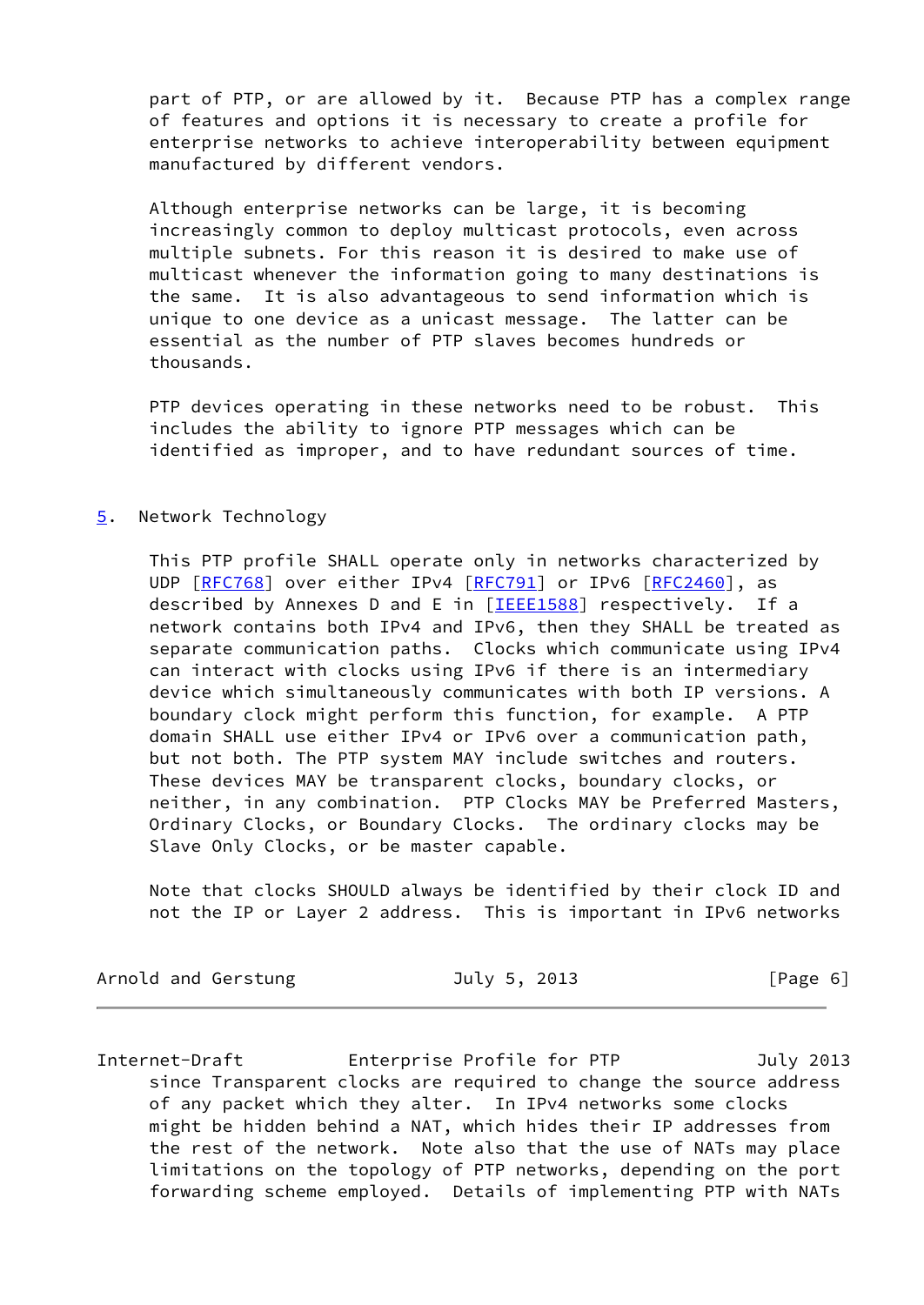are out of scope of this document.

 Similar to NTP, PTP makes the assumption that the one way network delay for Sync Messages and Delay Response Messages are the same. When this is not true it can cause errors in the transfer of time from the Master to the Slave. It is up to system integrator to design the network so that such effects do not prevent the PTP system from meeting the timing requirements. The details of network asymmetry are outside the scope of this document. See for example, [[G8271\]](#page-12-1).

[6](#page-1-5). Time Transfer and Delay Measurement

 Master clocks, Transparent clocks and Boundary clocks MAY be either one-step clocks or two-step clocks. Slave clocks MUST support both behaviors. The End to End Delay Measurement Method MUST be used.

 Note that, in IP networks, Sync messages and Delay Request messages exchanged between a master and slave do not necessarily traverse the same physical path. Thus, wherever possible, the network SHOULD be traffic engineered so that the forward and reverse routes traverse the same physical path. Traffic engineering techniques for path consistency are out of scope of this document.

 In all three of the delay measurement modes, Sync messages MUST be sent as PTP event multicast messages (UDP port 319) to the PTP primary IP address. Two step clocks SHALL send Follow-up messages as PTP general messages (UDP port 320). Announce messages MUST be sent as multicast messages (UDP port 320) to the PTP primary address. The PTP primary IP address is 224.0.1.129 for IPv4 and FF0X:0:0:0:0:0:0:181 for Ipv6.

<span id="page-7-0"></span>[6.1](#page-7-0). Unicast Delay Measurement Mode

 All Delay Request PTP event messages and Delay Response PTP general messages MUST be sent as unicast messages. Unicast Discovery and Unicast Message Negotiation options MUST NOT be utilized.

Arnold and Gerstung **July 5, 2013** [Page 7]

<span id="page-7-1"></span>Internet-Draft Enterprise Profile for PTP July 2013 [6.2](#page-7-1). Multicast Delay Measurement Mode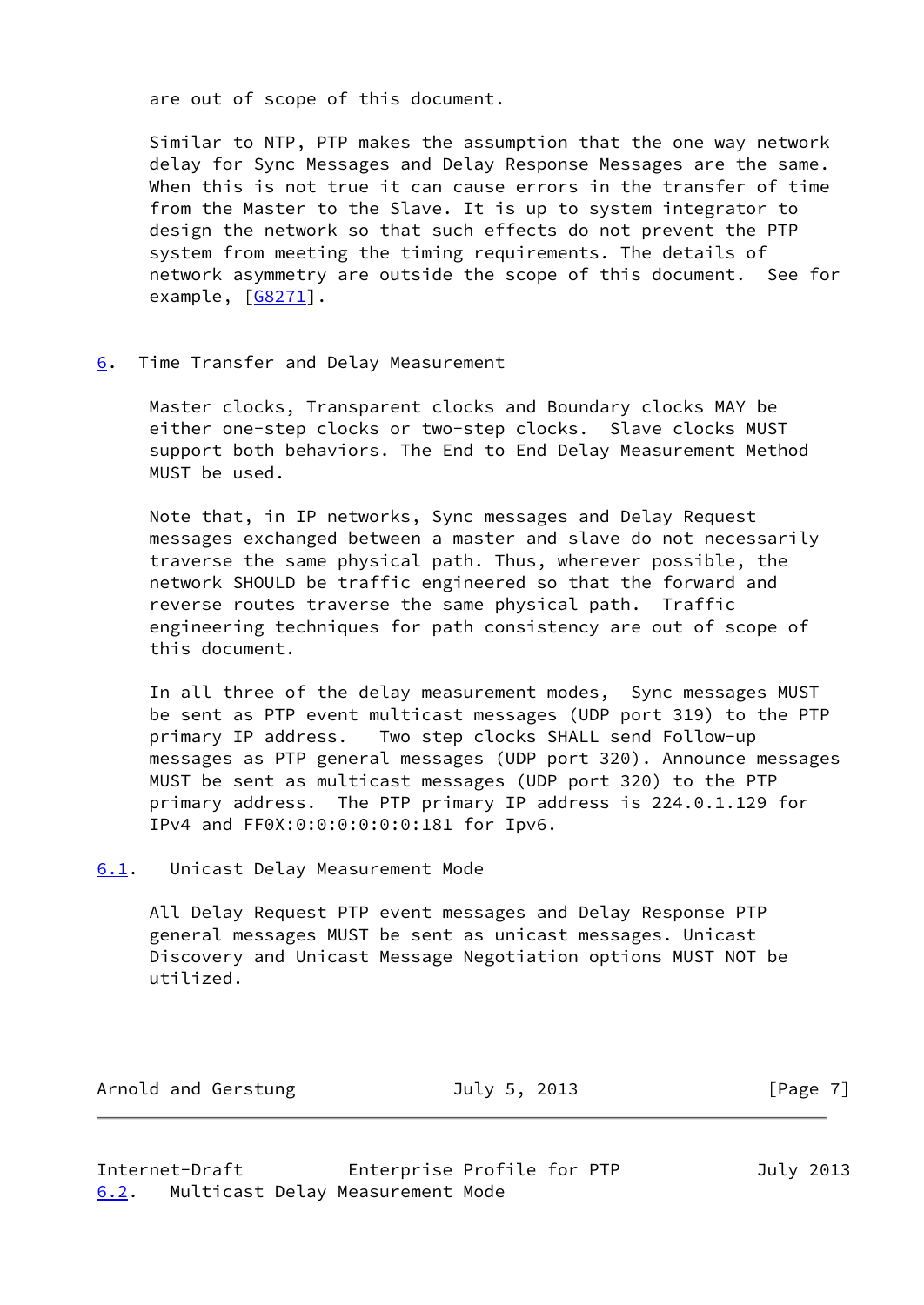All Delay Request PTP event messages and Delay Response general messages MUST be sent as multicast messages.

#### <span id="page-8-0"></span>[6.3](#page-8-0). Hybrid delay Measurement Mode

 Delay Request Messages MAY be sent as either multicast or unicast PTP event messages. Master clocks SHALL respond to multicast Delay Request messages with multicast Delay Response PTP general messages. Master clocks SHALL respond to unicast Delay Request PTP event messages with unicast Delay Response PTP general messages.

 The default mode for Enterprise Profile PTP Master Clocks is Hybrid Delay Measurement Mode. This allow for the use of Ordinary clocks which do not support the Enterprise Profile, as long as they are slave Only Clocks.

## [7](#page-1-6). Default Message Rates

 The Sync, Announce and Delay Request default message rates SHALL each be once per second. The Sync and Delay Request message rates MAY be set to other values, but not less than once every 128 seconds, and not more than 128 messages per second. The Announce message rate SHALL NOT be changed from the default value. The Announce Receipt Timeout Interval SHALL be three Announce Intervals for Preferred Masters, and four Announce Intervals for all other masters.

# [8](#page-1-7). Timing Domains

 All Master Clocks in the Enterprise Profile SHALL operate with the PTP timing domain set in the range 0-3 when any part of the domain is operating in either the Multicast Delay Measurement Mode, or the Hybrid Delay Measurement Mode. The default timing domain for operation with this configuration is Domain 0. All Master Clocks in the Enterprise Profile SHOULD operate with the PTP timing domain set in the range 40-60 when the entire domain is acting in the Unicast Delay Measurement Mode. The default timing domain for this configuration is Domain 40. If it is not known in advance which modes will be operating in a domain, then domains 0-3 SHOULD be used.

# [9](#page-1-8). Requirements for Master Clocks

 Master clocks SHALL obey the standard Best Master Clock Algorithm from [\[IEEE1588](#page-12-0)]. Clocks which are master capable MAY act as Alternate masters according to [\[IEEE1588](#page-12-0)]. Preferred Master Clocks SHOULD operate as Alternate Masters when they are not the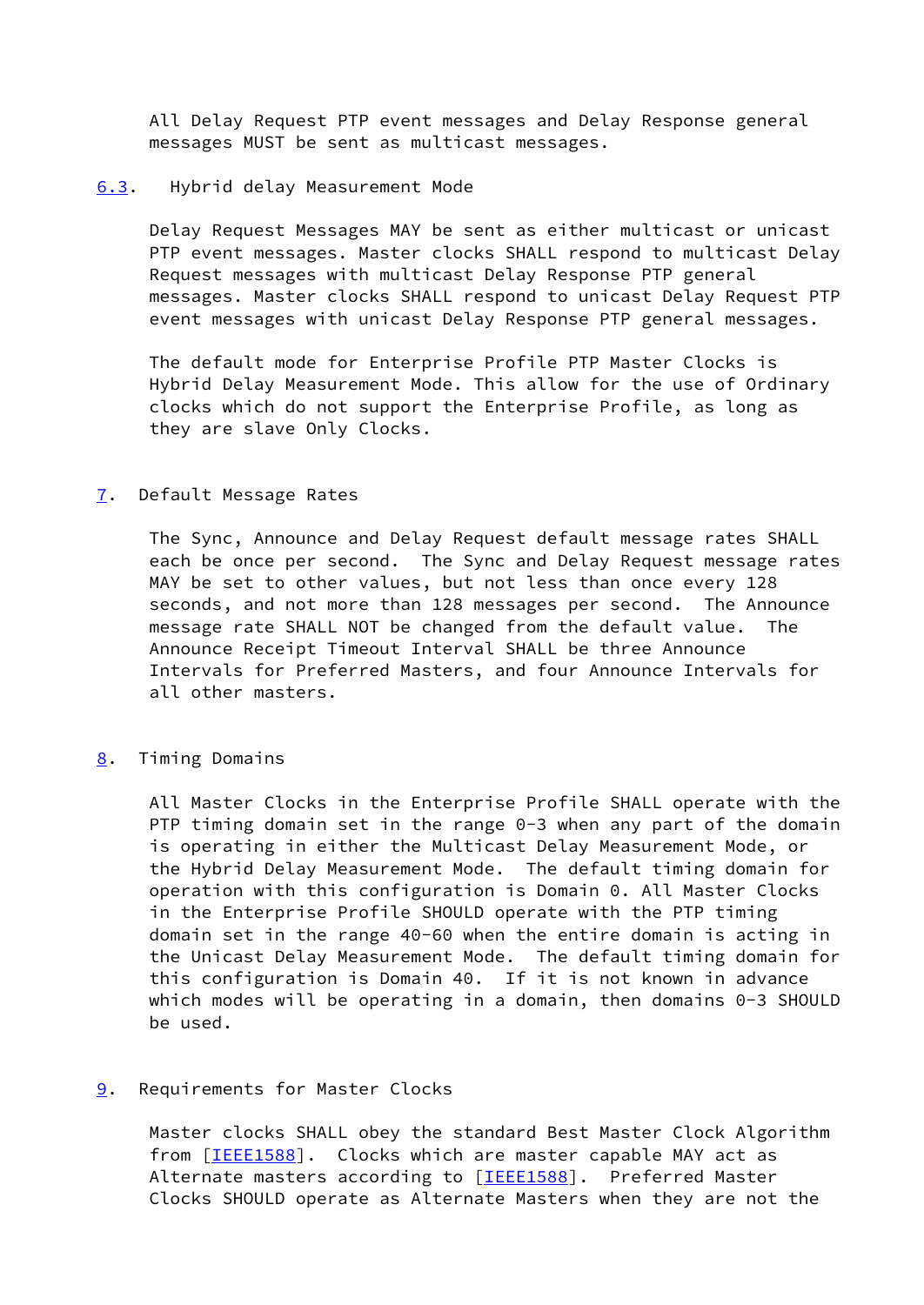Best Master. Using multiple masters can mitigate rogue master and

Arnold and Gerstung **July 5, 2013** [Page 8]

Internet-Draft Enterprise Profile for PTP July 2013 man-in-the-middle attacks such as delay attacks, packet interception / manipulation attacks. Assuming the path to each master is different, an attacker would have to attack more than one path simultaneously.

 The Announce Messages SHALL include a TLV which indicates that the clock is operating in the Enterprise Profile. The TLV shall have the following structure:

TLV Type (Enumeration16): ORGANIZATION\_EXTENSION value = 0003 hex

 Length Field (UInteger16): value = 2. The number of octets in the Data Field

 Organization Id (3 Octets): The Organization ID value for the IETF assigned by IEEE = TBD

 Organization SubType (Enumeration24) value = 000001hex (Enterprise PTP Profile version 1)

Data Field, Delay Measurement Mode (Enumeration16):

Value 00hex = Multicast Delay Measurement Mode

Value 01hex = Unicast Delay Measurement Mode

Value 02hex = Hybrid Delay Measurement Mode

Values 03-FFhex = reserved for future use.

 The TLV represents the Delay Request Mode of the Master, not necessarily the Grandmaster. So for example, one port of a Boundary clock could be set to Unicast Delay Measurement Mode, while the rest of the network is Hybrid Delay Measurement Mode.

#### [10.](#page-1-9) Requirements for Slave Clocks

 Slave clocks MUST be able to operate properly in a network which contains Alternate Masters. Slaves SHOULD make use of information from the Alternate Masters in their clock control subsystems. Slave Clocks MUST be able to operate properly in the presence of a Rogue Master. Slaves SHOULD NOT Synchronize to a Rogue Master.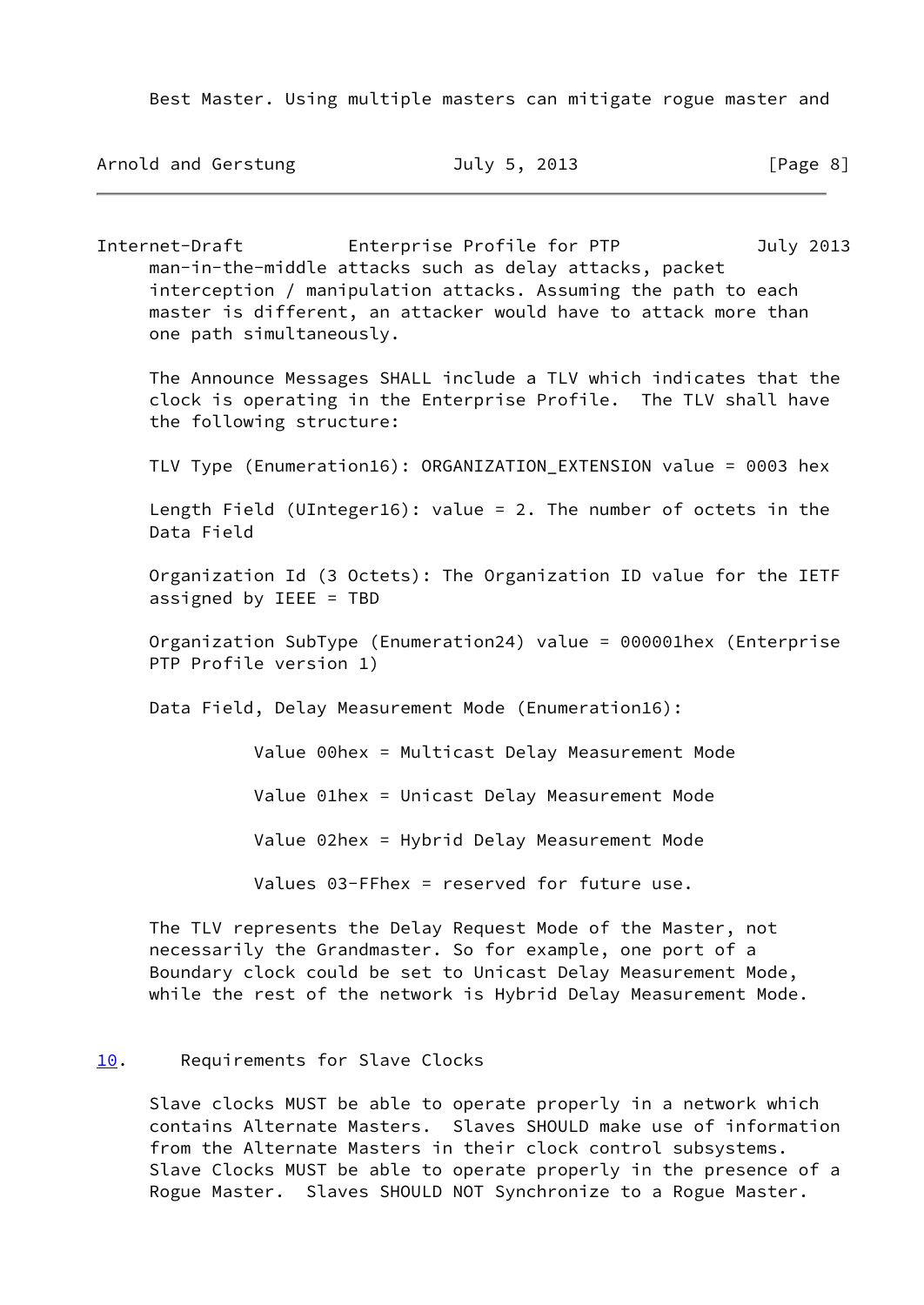Slaves MAY use an Acceptable Master Table. If the Best Master is not an Acceptable Master, but an Alternate Master is an Acceptable Master, then the Slave SHOULD synchronize to the acceptable Alternate Master.

| Arnold and Gerstung | July 5, 2013 | [Page 9] |
|---------------------|--------------|----------|
|                     |              |          |

Internet-Draft Enterprise Profile for PTP July 2013 Note that IEEE 1588-2008 requires slave clocks to support both two-step or one-step Master clocks. See [[IEEE1588\]](#page-12-0), section 11.2.

 Since Announce messages are sent as multicast messages in all mode, slaves can obtain the IP addresses of master from the Announce messages. Note that the IP source addresses of Sync and Follow-up messages may have been replaced by the source addresses of a transparent clock, so slaves MUST send Delay Request messages to the IP address in the Announce message. Sync and Follow-up messages can be correlated with the Announce message using the clock ID, which is never altered by Transparent clocks.

# [11.](#page-1-10) Requirements for Transparent Clocks

 Transparent clocks SHALL NOT change the transmission mode of an Enterprise profile PTP message. For example a Transparent clock SHALL NOT change a unicast message to a multicast message. Transparent clocks SHALL NOT alter the Enterprise Profile TLV of an Announce message, or any other part of an Announce message.

# [12.](#page-1-11) Management and Signaling Messages

 PTP Management messages MAY be used. Any PTP management message which is sent with the targetPortIdentity.clockIdentity set to all 1s (all clocks) MUST be sent as a multicast message. Management messages with any other value of for the Clock Identity is intended for a specific clock and MUST be sent as a unicast message. Similarly, if any signaling messages are used they MUST also be sent as unicast messages whenever the message is intended for a specific clock.

# [13.](#page-1-12) Forbidden PTP Options

 Clocks operating in the Enterprise Profile SHALL NOT use peer to peer timing for delay measurement. Clocks operating in the Enterprise Profile SHALL NOT use Unicast Message Negotiation to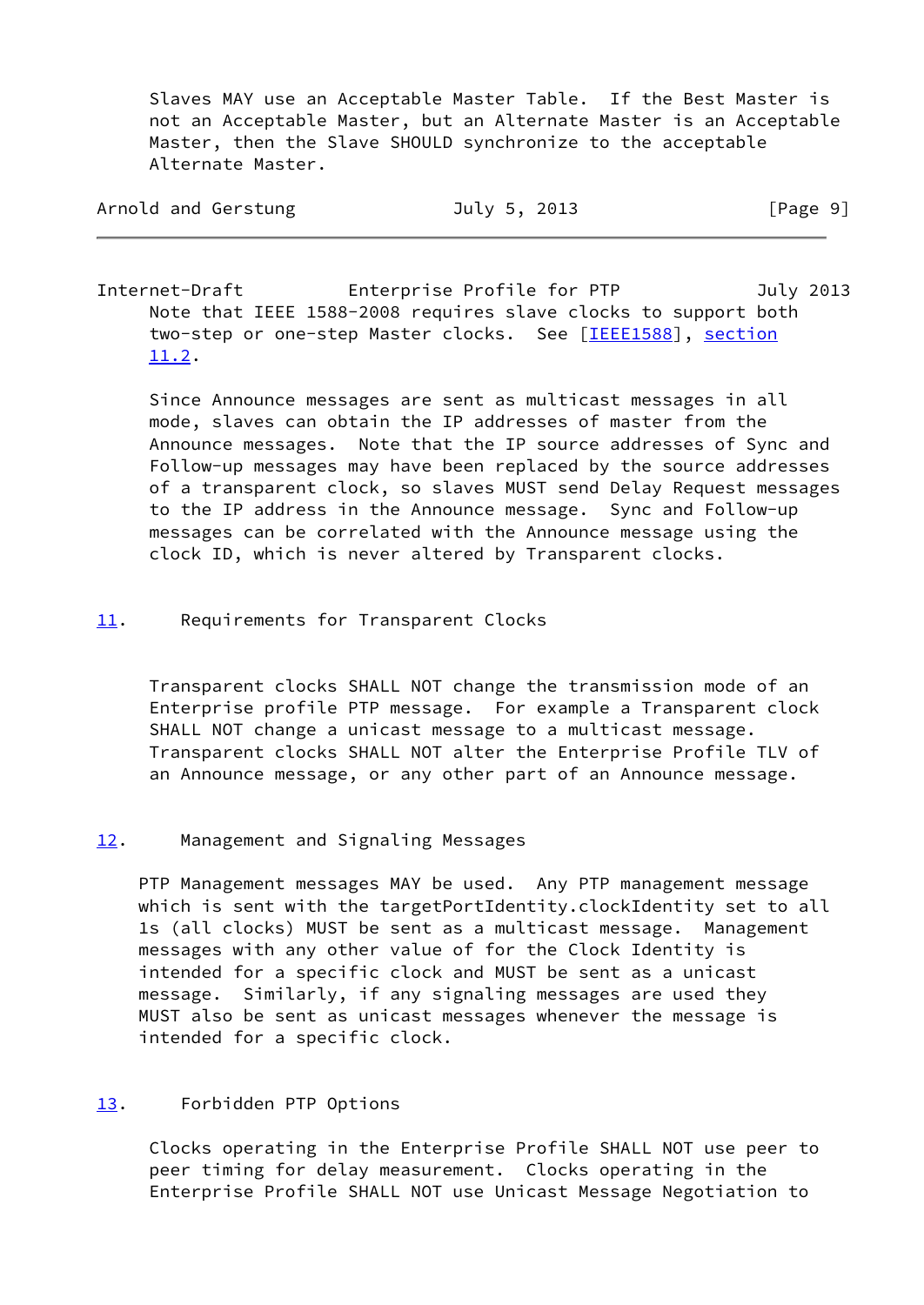determine message rates. Slave clocks operating in the Enterprise Profile SHALL NOT use Unicast Discovery to establish connection to Master clocks. Grandmaster Clusters are NOT ALLOWED. Clocks operating in the Enterprise Profile SHALL NOT use Alternative Time Scales.

[14.](#page-1-13) Interoperation with Other PTP Profiles

 Clocks operating in the Enterprise profile will not interoperate with clocks operating in the Power Profile  $[$   $C37.238]$ , because the

| Arnold and Gerstung | July 5, 2013 | [Page 10] |
|---------------------|--------------|-----------|
|                     |              |           |

Internet-Draft Enterprise Profile for PTP July 2013 Enterprise Profile requires the End to End Delay Measurement Mechanism and the Power Profile requires the Peer to Peer Delay Measurement Mechanism.

 Clocks operating in the Enterprise profile will not interoperate with clocks operating in the Telecom Profile for Frequency Synchronization[G8265.1], because the Enterprise Profile forbids Unicast Message Negotiation, and Unicast Discovery. These features are part of the default manner of operation for the Telecom Profile for Frequency Synchronization.

 Clocks operating in the Enterprise profile will interoperate with clocks operating in the default profile if the default profile clocks operate on IPv4 or IPv6 networks, use the End to End Delay Measurement Mechanism, and use management messages in unicast when those messages are directed at a specific clock. If any of these requirements are not met than Enterprise Profile clocks will not interoperate with Default Profile Clocks. The Default Profile is described in Annex J of [[IEEE1588\]](#page-12-0).

 Enterprise Profile Clocks will interoperate with clocks operating in other profiles if the clocks in the other profiles obey the rules of the Enterprise Profile. These rules MUST NOT be changed to achieve interoperability with other profiles.

# [15.](#page-1-14) Security Considerations

 Protocols used to transfer time, such as PTP and NTP can be important to security mechanisms which use time windows for keys and authorization. Passing time through the networks poses a security risk since time can potentially be manipulated.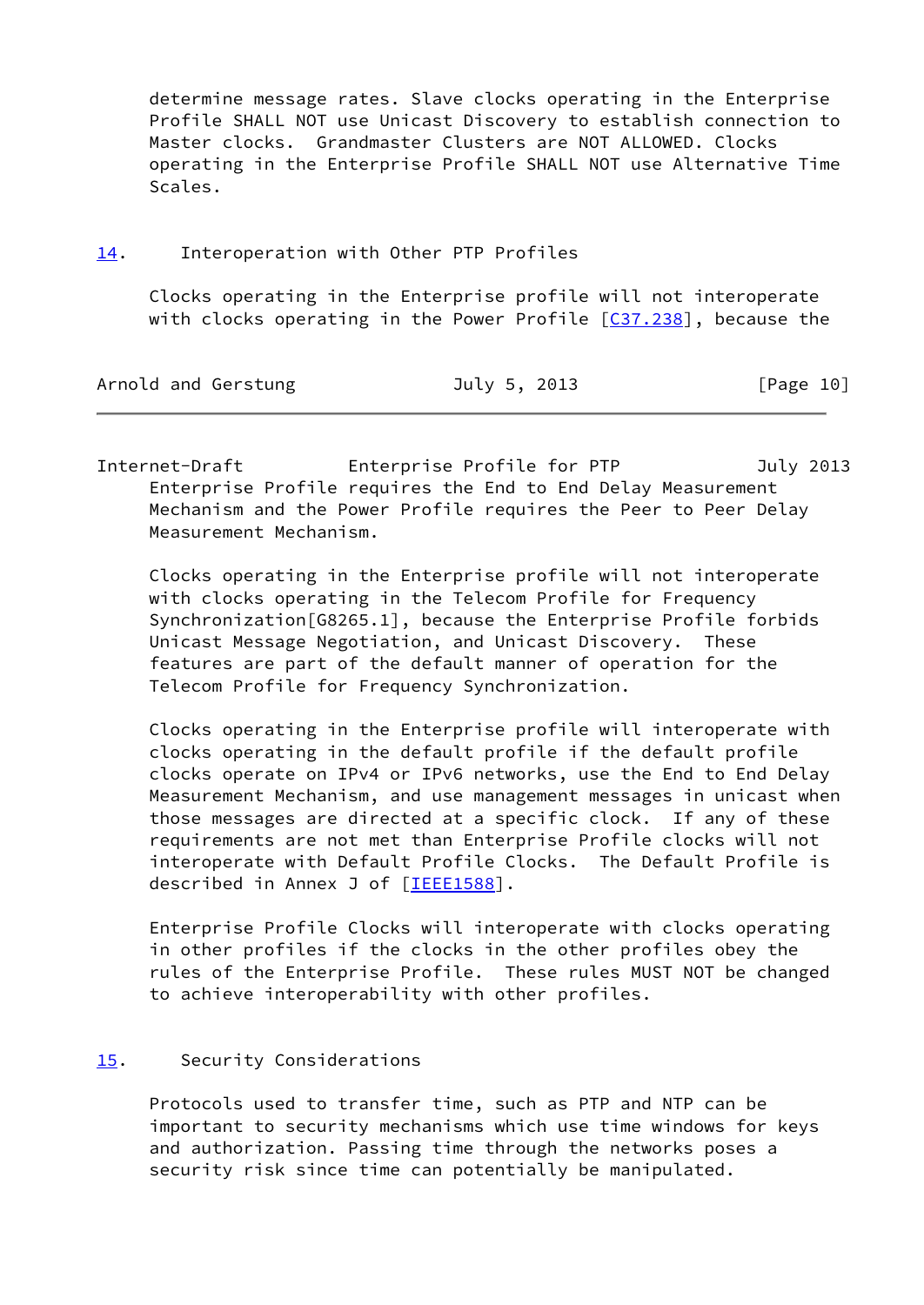The use of multiple simultaneous masters, using the IEEE 1588 Alternate Master option can mitigate problems from rogue masters and man-in-the-middle attacks. See sections [9](#page-1-8) and [10.](#page-1-9) Additional security mechanisms are outside the scope of this document.

#### [16.](#page-1-15) IANA Considerations

There are no IANA requirements in this specification.

- [17.](#page-1-16) References
- <span id="page-12-3"></span>[17.1](#page-12-3). Normative References

<span id="page-12-0"></span> [IEEE1588] IEEE std. 1588-2008, "IEEE Standard for a Precision Clock Synchronization for Networked Measurement and Control Systems." July, 2008.

| Arnold and Gerstung | July 5, 2013 | [Page 11] |  |
|---------------------|--------------|-----------|--|
|                     |              |           |  |

| Internet-Draft | Enterprise Profile for PTP | July 2013 |
|----------------|----------------------------|-----------|
|----------------|----------------------------|-----------|

- [RFC768] Postel, J., "User Datagram Protocol," [RFC 768](https://datatracker.ietf.org/doc/pdf/rfc768), August, 980.
- [RFC791] "Internet Protocol DARPA Internet Program Protocol Specification," [RFC 791](https://datatracker.ietf.org/doc/pdf/rfc791), September, 1981.
- [RFC2119] Bradner, S., "Key words for use in RFCs to Indicate Requirement Levels", [BCP 14](https://datatracker.ietf.org/doc/pdf/bcp14), [RFC 2119](https://datatracker.ietf.org/doc/pdf/rfc2119), March 1997.
- <span id="page-12-2"></span>[RFC2460] Deering, S., Hinden, R., "Internet Protocol, Version 6 (IPv6) Specification," [RFC 2460,](https://datatracker.ietf.org/doc/pdf/rfc2460) December, 1998.
- <span id="page-12-4"></span><span id="page-12-1"></span>[17.2](#page-12-4). Informative References
	- [C37.238] IEEE std. C37.238-2011, "IEEE Standard Profile for Use of IEEE 1588 Precision Time Protocol in Power System Applications," July 2011.
	- [G8265.1] ITU-T G.8265.1/Y.1365.1, "Precision time protocol telecom profile for frequency synchronization," October 2011.
	- [G8271] ITU-T G.8271/Y.1366, "Time and Phase